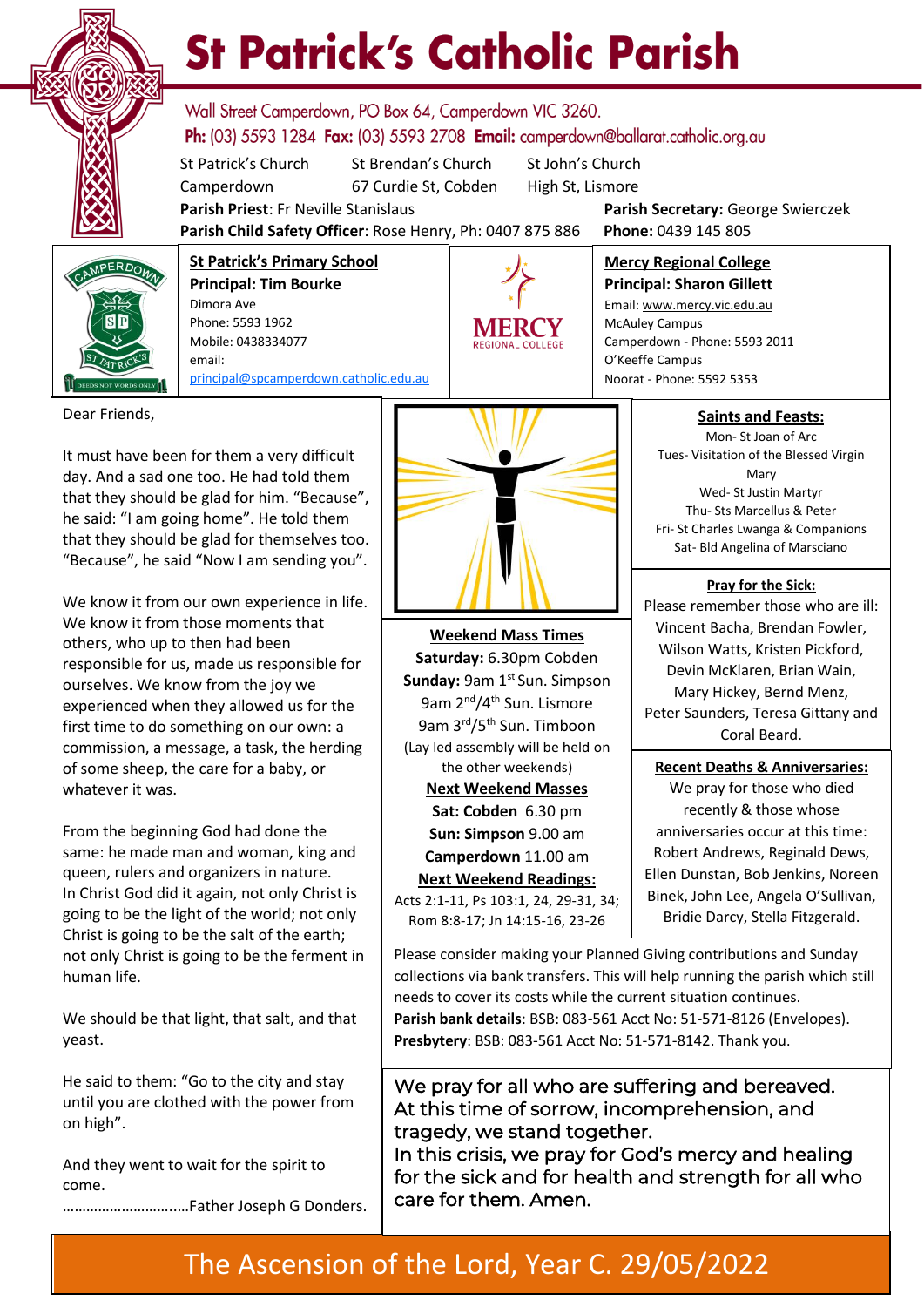# **We Welcome Father Kevin Arundell who will be celebrating Masses in the parish this weekend.**

**Novel coronavirus (COVID-19):** Checking-in is no longer required. Face masks are no longer required in most indoor settings, but they are still recommended. Carry a mask when leaving home. They are strongly recommended if you have any COVID-19 symptoms and are with people who may be vulnerable to COVID-19.

**The Parish Council of the Anglican Parishes of Camperdown and the Holy Apostles** invites you to the induction of Father Matthew Jones as their new Rector, Friday the 3rd of June 2022 at 7:00 PM, St. Paul's Anglican Church Camperdown (corner Church and Ferguson streets). The induction will be led by Bishop Gary Weatherill of the Anglican Diocese of Ballarat, and a light supper will follow.

An induction is a diocesan event where people gather from the diocese and beyond to support and encourage their parish community and new priest. It is a joyous event which marks a new beginning for priest and people. It is also an opportunity to invite the local community to share in the life of the parish. Father Matthew will minister to the communities of Camperdown, Cobden, Terang and Timboon and surrounding areas. We hope you can join us to celebrate this happy occasion.

**Vinnies Winter Appeal.** Winter again, and time to think of the homeless. This year Vinnies has a special theme, Domestic Abuse. Collections will be taken up at Camperdown and Cobden Masses at the end of June. No need to wait though – donate online. donate.vinnies.org.au/winter-warmth?

# **Last weekend's Collection:**

I would like to thank everyone for their assistance & support. Last week you generously gave to the Parish \$140.00 & Presbytery \$364.40. God bless you and keep you all safe in His care.

# **Mass Counts Final Week**

This is the **FINAL** week for the Annual Diocesan Mass Counts. Counting should have been taking place over the weekends from May 7-8. Mass Count Forms and Counter's Forms are attached, for recording your weekend counts.

- · **Please record a count for every Mass and Lay Led Assembly held in your parish**
- · **Please complete all columns, including what the 'usual' count would be**

· **If you have increased or reduced number, include the reason why (e.g. Baptism, First Eucharist etc.)** Once completed please submit your Mass Count Forms to [fran.peterkin@ballarat.catholic.org.au](mailto:fran.peterkin@ballarat.catholic.org.au) by **Friday 10 June, 2022.**

# **National Reconciliation Week: May 27 – June 3**

National Reconciliation Week (NRW) is a time for all Australians to learn about our shared histories, cultures, and achievements, and to explore how each of us can contribute to achieving reconciliation in Australia. A prayer of the faithful from Aboriginal Catholic Ministry Victoria: Lord, open up our hearts so that we may hear the message you teach of a world in which the wrongs of the past are recognised - a world in which a reconciled people walk and talk together sharing stories; a world in which all burn with the desire to have your peace and justice reign. We ask this in Jesus' name.

# **Week of Prayer for Christian Unity for 2022: May 29 – June 5**



Faith and Unity Commission The theme for the Week of Prayer for Christian Unity in 2022 was chosen by the Middle East Council of Churches "We saw the star in the East, and we came to worship" (cf Matthew 2:2). Resources for use in prayer services in your parishes, local ministers associations or inter-church Councils are available at <https://www.ncca.org.au/faith-and-unity-resources/wopcu22>

# **A Christian Prayer for Unity**

One only Holy Spirit of Father and Son in whom all are baptised,

one giver of many gifts, one tree of many fruits

one speaker of every tongue, renew in our day the wonders of Pentecost,

grant that people of every race and nation may understand one another,

and as one, proclaim the praises of God.

Grant that all may be one

as you, Spirit, with the Father and the Son are one God, one Lord.

Grant unity to the Body of Christ; grant unity to the human family.

Sole breath of every living thing, may all be one who, in you,

live and move and have their being. *- Carl K. Moeddel, From Jesuit Resources*

We are a Child-safe, Welcoming and Environmentally-friendly Parish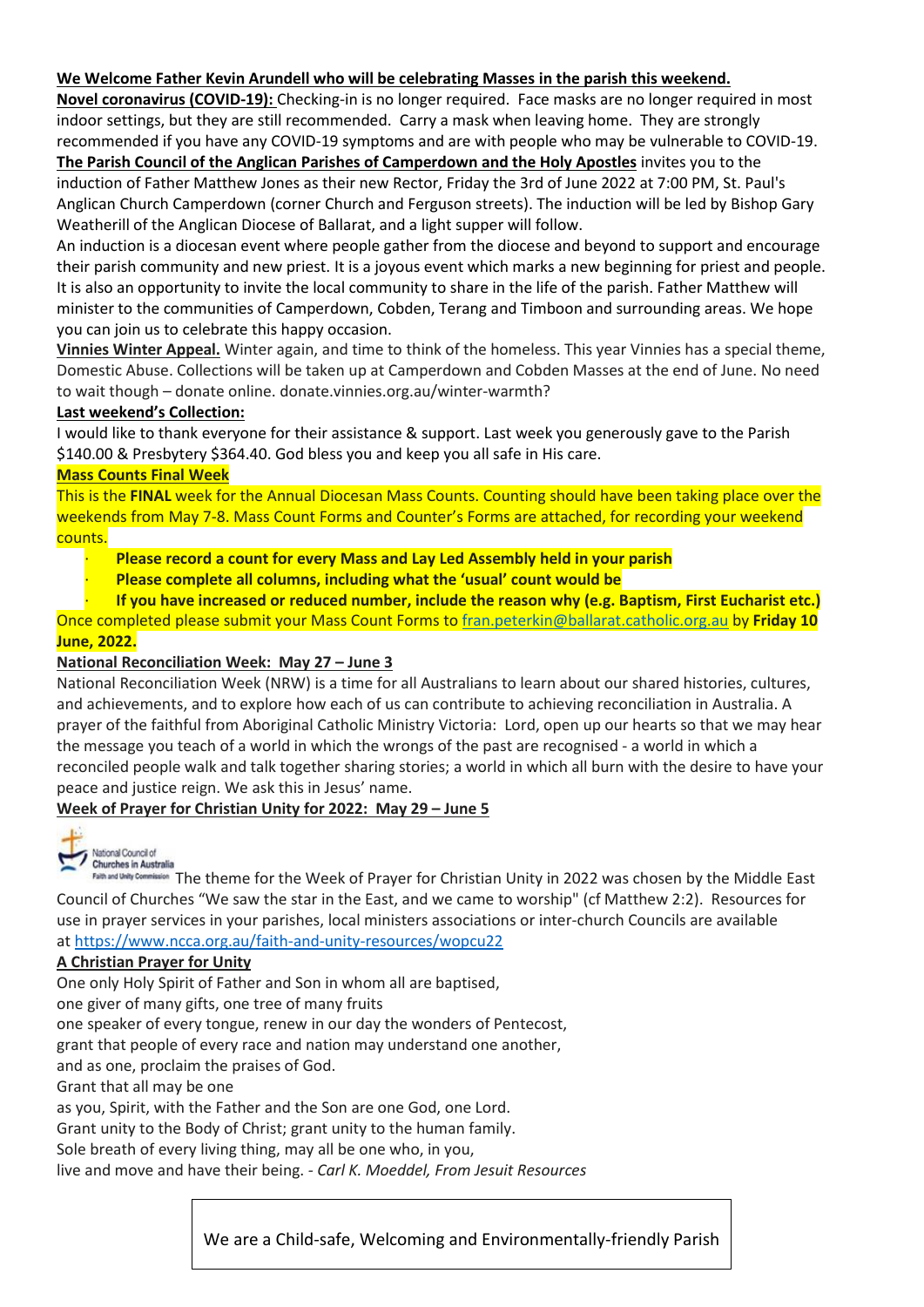#### **Daily Gospel Reflections**

During the height of COVID in 2020, the Archdiocese of Brisbane's Adult Formation Team launched a daily gospel reflection resource to help Catholics stay connected with God whilst they couldn't attend Mass. The resource has been so well received that the offer is extended to all who may find it useful. The Daily Gospel Reflections are delivered each weekday morning to your email inbox, and will take just a few moments to read but will centre you in relationship with God for the rest of the day. To find out more or subscribe go to <https://evangelisationbrisbane.org.au/daily-reflections/>

# **LITURGY OF THE WORD**

# **First Reading**: Acts 1:1-11

# *A reading from the Acts of the Apostles*

#### *Why are you standing here looking into the sky? Jesus has been taken into heaven.*

In my earlier work, Theophilus, I dealt with everything Jesus had done and taught from the beginning until the day he gave his instructions to the apostles he had chosen through the Holy Spirit, and was taken up to heaven. He had shown himself alive to them after his Passion by many demonstrations: for forty days he had continued to appear to them and tell them about the kingdom of God. When he had been at table with them, he had told them not to leave Jerusalem, but to wait there for what the Father had promised. 'It is,' he had said, 'what you have heard me speak about: John baptised with water but you, not many days from now, will be baptised with the Holy Spirit.'

Now having met together, they asked him, 'Lord, has the time come? Are you going to restore the kingdom to Israel?' He replied, 'It is not for you to know times or dates that the Father has decided by his own authority, but you will receive power when the Holy Spirit comes on you, and then you will be my witnesses not only in Jerusalem but throughout Judaea and Samaria, and indeed to the ends of the earth.'

As he said this he was lifted up while they looked on, and a cloud took him from their sight. They were still staring into the sky when suddenly two men in white were standing near them and they said, 'Why are you men from Galilee standing here looking into the sky? Jesus who has been taken up from you into heaven, this same Jesus will come back in the same way as you have seen him go there.'

The is the Word of the Lord. All: Thanks be to God.

**Responsorial Psalm**: Ps 46:2-3. 6-7. 8-9. R. v.6

- (R.) God mounts his throne to shouts of joy: a blare of trumpets for the Lord.
- 1. All peoples, clap your hands, cry to God with shouts of joy! For the Lord, the Most High, we must fear, great king over all the earth.
- 2. God goes up with shouts of joy; the Lord goes up with trumpet blast. Sing praise for God, sing praise, sing praise to our king, sing praise.
- 3. God is king of all the earth. Sing praise with all your skill. God is king over the nations; God reigns on his holy throne.

# **Second Reading**: Eph 1:17-23 *A reading from the letter of St Paul to the Ephesians*

#### *He made Jesus to sit at his right hand in heaven.*

May the God of our Lord Jesus Christ, the Father of glory, give you a spirit of wisdom and perception of what is revealed, to bring you to full knowledge of him. May he enlighten the eyes of your mind so that you can see what hope his call holds for you, what rich glories he has promised the saints will inherit and how infinitely great is the power that he has exercised for us believers. This you can tell from the strength of his power at work in Christ, when he used it to raise him from the dead and to make him sit at his right hand, in heaven, far above every Sovereignty, Authority, Power, or Domination, or any other name that can be named, not only in this age,

# The Ascension of the Lord, Year C. 29/05/2022